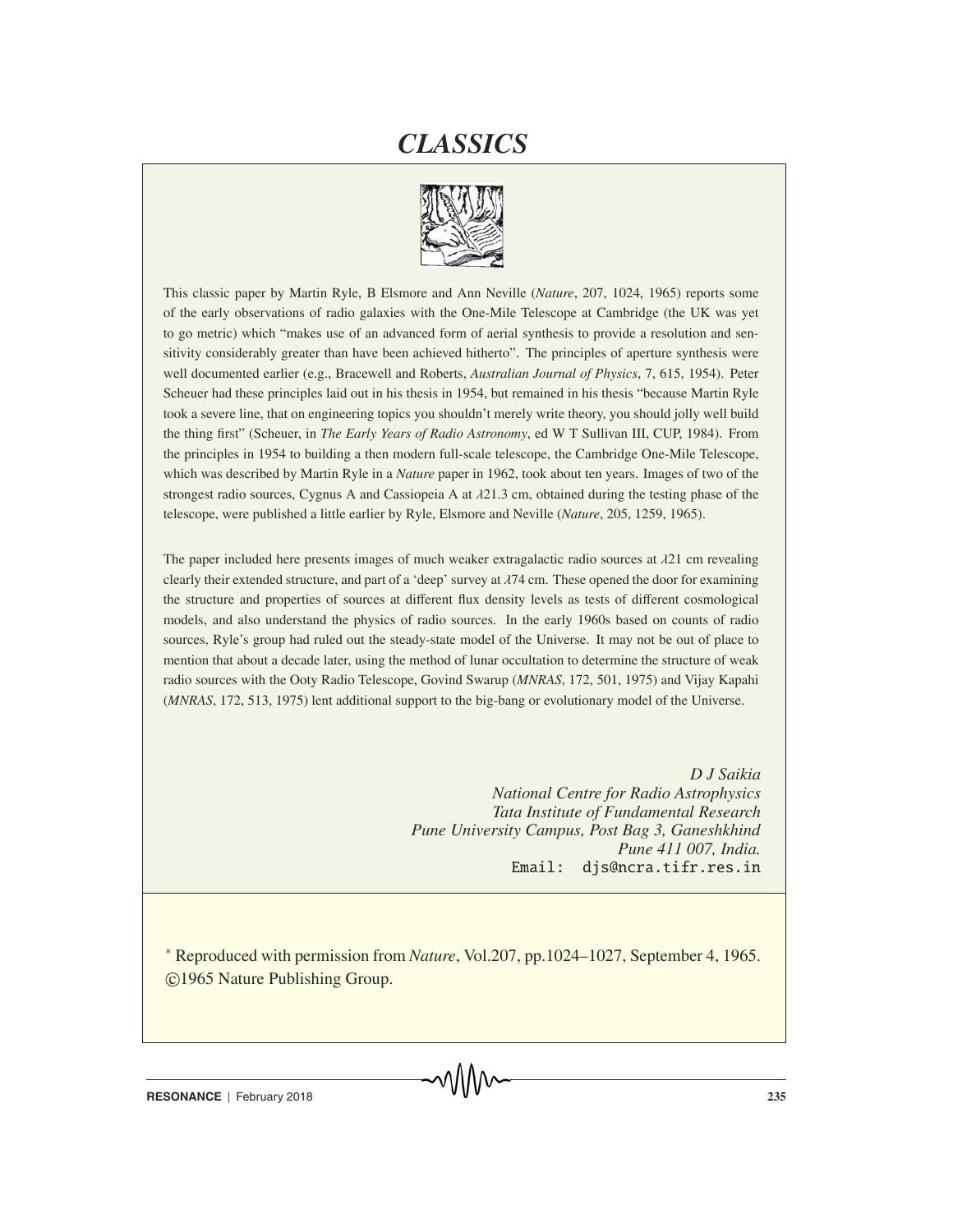## OBSERVATIONS OF RADIO GALAXIES WITH THE ONE-MILE TELESCOPE AT CAMBRIDGE

### By PROF. M. RYLE, F.R.S., B. ELSMORE and ANN C. NEVILLE Mullard Radio Astronomy Observatory, Cavendish Laboratory, Cambridge

N July 6, Lord Bowden and other distinguished guests visited the Mullard Radio Astronomy Observatory, Cambridge, to inspect the new, large radio telescope<sup>1</sup> which has recently come into use. This instrument, which was constructed with the aid of a grant from the Science Research Council, makes use of an advanced form of aerial synthesis to provide a resolution and sensitivity considerably greater than have been achieved hitherto.

The telescope was designed primarily to further our understanding of the physical processes occurring in radio sources of different types, both galactic and extragalactic. In each case one of the chief requirements is a detailed knowledge of the structure for different wave-lengths and polarizations. Although the large baseline interferometers at Jodrell Bank<sup>2</sup> have set lower limits on the surface brightness occurring in many sources, they have not provided much information on their shape. More detailed interferometric observations, but with less-extensive baselines, have been made at the California Institute of Technology<sup>3</sup> and the results have been interpreted in terms of various simple models of the brightness distribution; these models may not, however, be unique, and information has not been obtained for more complex sources.

From what is already known about the intrinsic radio luminosities of radio galaxies and quasars, it is clear that an investigation of the numbers of sources occurring in different ranges of flux density, and the examination of the spectra and other features of sources of different flux density, may allow powerful tests of different cosmological models. The present observations<sup>4-6</sup> have already imposed important restrictions on the possible models, and these restrictions should be increased if the observations can be extended to weaker sources: such an extension requires an instrument having both greater angular resolution and greater sensitivity.

The new telescope has been designed with these needs in mind. In the earlier large instruments at Cambridge, a long, thin aerial has been used in conjunction with a smaller movable one to carry out a one-dimensional synthesis. In the new telescope, the method is extended to two-dimensional synthesis using relatively small circular elements the spacing and orientation of which are varied to include all the relative positions present in the large equivalent aerial. Use is made of the rotation of the Earth to alter the projected position angle of an east-west axis on the sky; by using aerial elements capable of tracking a given point in the sky for 12 h all the information appropriate to an elliptical ring of a large equivalent<br>instrument is obtained. By repeating 12-h runs at each of a number of east-west separations, it is then possible to



Fig. 1. The three 60-ft, paraboloids of the new telescope. The moving aerial and rails can be seen in the foreground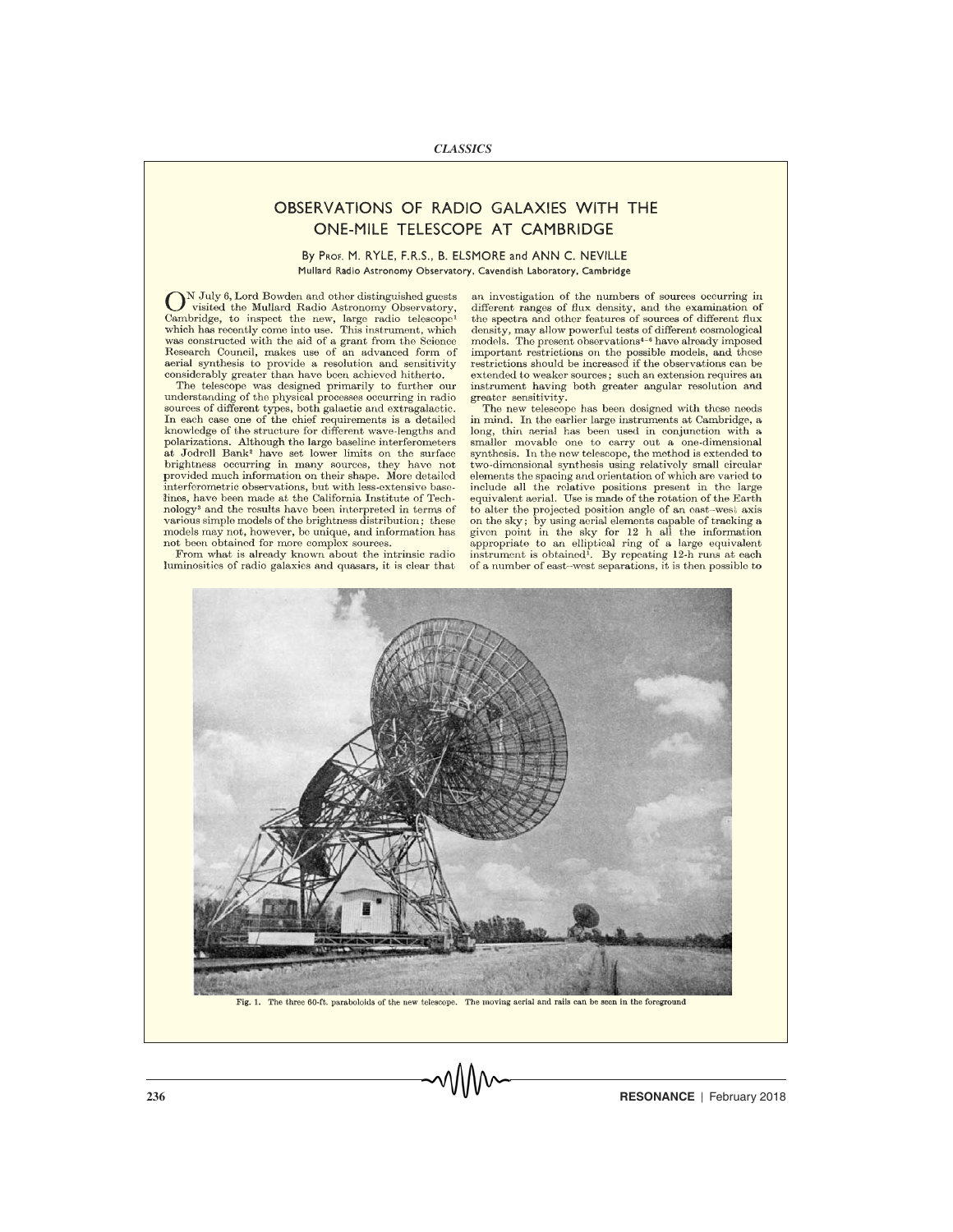

Fig. 2. Curves showing as a function of wave-length: (a) the variation in flux density of a typical radio galaxy; (b) the total system noise of a typical installation using low-noise amplifiers; and (c) the ratio of (a) a

build up an equivalent elliptical aerial the major and minor axes of which are  $D$  and  $\overrightarrow{D}$  sin  $\delta$ , where  $D$  is the maximum separation of the aerial elements and  $\delta$  is the declination of the area of sky under observation. A maximum separation  $(D)$  of about 1 mile  $(1,550 \text{ m})$  can be used in the new telescope.

Owing to the high cost of the stable rail foundations, two fixed paraboloids are used in conjunction with a movable one on 0.5 mile of rail track; this arrangement permits two different separations to be recorded simultaneously and halves the observing time. The use of an even shorter rail track and a larger number of fixed elements would have reduced the observing time still further but would have resulted in an increased cost.

The three elements may be seen in Fig. 1. Each is an equatorially mounted paraboloid 60 ft. in diameter. The instrument is being used to observe simultaneously at two wave-lengths, 74 and 21.3 cm, at which the final beamwidths are 80 and 23 sec arc respectively.

It is interesting to compare the signal-tonoise ratio achieved with this system, with those of more conventional instruments of the same resolution when used to observe a given area of sky in a given total time. If  $d$  is the diameter of each of the aerial elements and  $D$  is the maximum separation, it can be shown' that the signal to noise in the final map is equivalent to that of an instrument with a collecting area of approximately  $3d \times D$ , or 10<sup>6</sup> sq. ft. In addition, the ability to use wave-lengths considerably greater than those which would have to be used in a feasible paraboloid to obtain the same resolution confers a further improvement in the relative sensitivity. In Fig. 2 curves are shown of the relative flux density of a typical radio source at different wavelengths together with typical values of the overall system noise (receiver noise and radiation from the ground and sky). It can be seen that the ratio of these two curves shows a well-defined maximum in the neighbourhood of 50 cm. If, for example, a resolution of 23 sec arc were to be achieved by the use of a 200-ft. paraboloid operating

on a wave-length of 8 mm, the relative sensitivity would fall below that of the new instrument operating at  $\lambda = 21$ em by a factor of about 300.

Apart from the question of the engineering feasibility of constructing a paraboloid with sufficient accuracy to provide a resolution better than 1' arc, it is therefore clear that if such an instrument were to provide maps having a  $\,$ comparable signal to noise, then the observing rate would have to be very much slower than that of the new telescope<sup>8</sup>

The aerials may be controlled individually but, normally, they are all operated from the Central Control Room shown in Fig. 3. This building also contains the receivers, digital converters and paper-tape punches on which the signals are recorded. When observations are made away from the meridian, large path differences to the different elements occur and it is necessary to introduce a path correction which varies continuously as the observations proceed. This correction and the control of the punches and telescope tracking motors are made automatically by means of a control tape previously prepared in the computer.

During the first seven months, the instrument has been engaged in three main observing programmes:

#### (1) Accurate Positions

In order to make full use of the resolution available at  $\lambda = 21$  cm, the relative positions of the three instruments must be established with an accuracy better than  $\sim 0.5$  cm.

Attempts have been made to determine the necessary quantities  $(a)$  by observing small-diameter radio sources associated with stellar objects the positions of which have<br>been accurately measured<sup>9,10</sup> and (b) by direct survey methods. The former method has been used by Adgie<sup>11</sup> and, as he points out, it suffers from the rather small number of sources for which the identity of optical and radio positions can be assumed; most of the sources also lie in a limited range of declination. For the second method we are indebted to the Ministry of Public Building and Works for the final survey of the instrument with an accuracy believed to be 1 in 10<sup>6</sup> and 0.5 sec arc.

A comparison of the two methods has revealed discrepancies greater than the uncertainty expected from either of the survey methods.

Although the cause of this discrepancy has not yet been discovered, it is possible to use the present results to determine the positions of sources having  $S_{21} \ge 2.5 \cdot 10^{-26}$ W<sub>m</sub><sup>-2</sup> (c/s)<sup>-1</sup> with an accuracy of  $\pm 3$  sec arc in  $\alpha$  and  $\pm$  (2.5 cosec  $\delta$ ) sec arc in declination.



Fig. 3. The control desk and part of the receiving system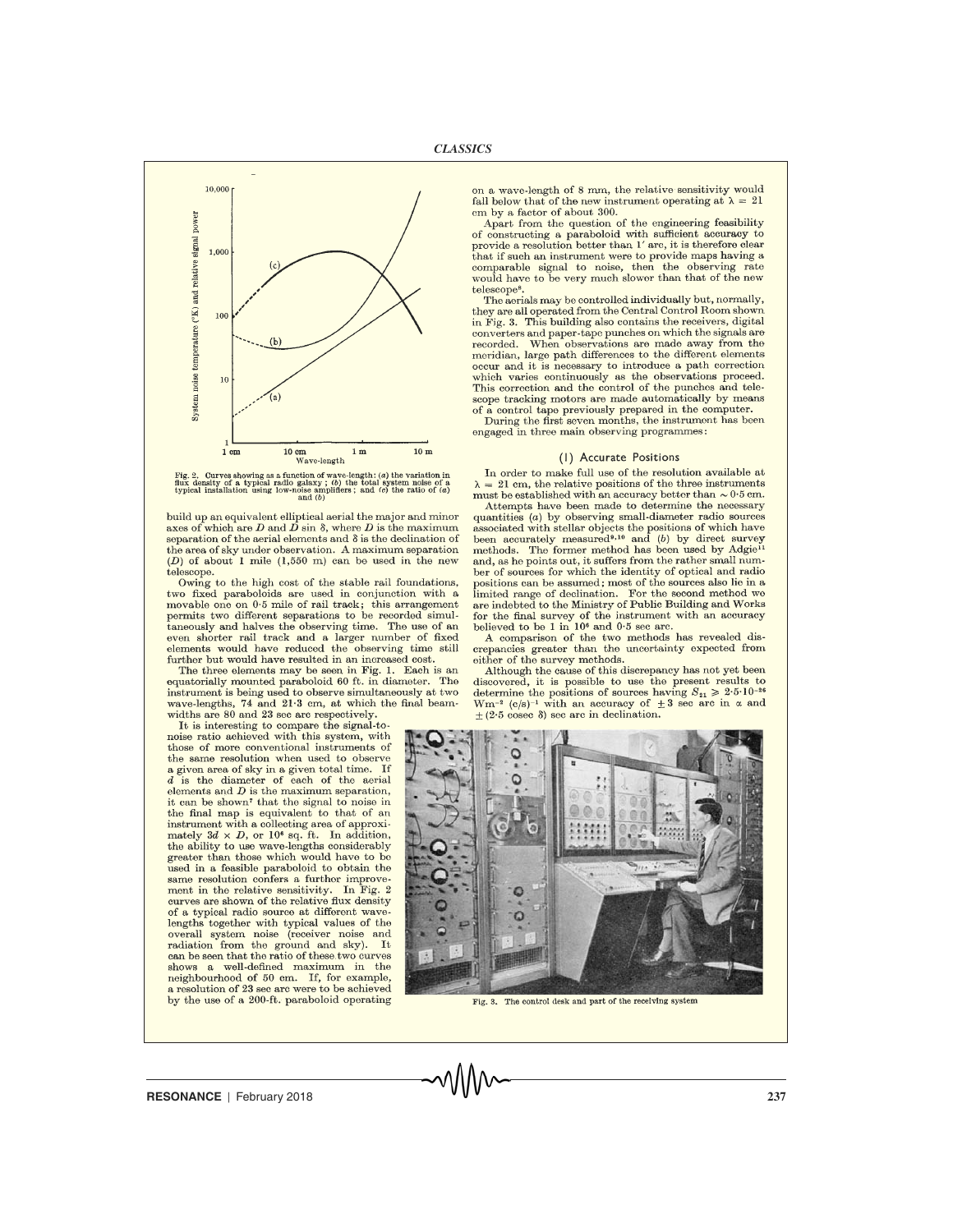Some 50 sources have been observed, about half being apparent point sources. The positions of a number have been examined on the prints of the 48" Sky Survey and some possible new identifications have been noted. These include blue stellar objects close to the positions of the following sources:  $3C$  270.1,  $3C$  277.1,  $3C$  309.1 and 3C 454.

#### (2) Source Structure

When observing intense sources, the angular size of which is considerably less than the primary beam of the individual aerials, it is unnecessary to make observations with all separations of the aerial elements. Instead, a relatively small number of positions of the moving aerial along the full length of the rail track can be used to synthesize a grating instrument. This method was employed in the observation of the intense sources in Cygnus and Cassiopeia already reported<sup>12</sup>. Some of the sources<br>investigated have been observed previously by Moffet and Maltby<sup>3</sup>, who fitted simple source models to their observed amplitude-spacing curves. In several cases the distribution of radio brightness has been found to be more complex, while in others the sources have not previously been observed with sufficient resolution to show the detail now seen.

The results are presented automatically as contours on a curve plotter attached to the Edsac II computer.



Fig. 4. 3C 47. The optical quasi-stellar object is marked by a cross



Fig. 5. 80 103. The central of the three objects shown is probably a star<br>with mpg = 16. Two diffuse red objects (mpg = 18 - 19) are also visible



Fig. 6. 4C 29.41. The two 15.15m galaxies in a common halo are shown

Observations have been made on both 74 and 21 cm; the maps obtained for some of the sources on a wave-length<br>of 21 cm are shown in Figs. 4-7. In order to simplify the examination of the structure of the sources, the scales of all the maps are such that the beam appears circular; the scale of the maps is therefore the same in right ascension, but varies as  $\sin \delta$  in declination.

ou varies as sm o in documentation.<br>
(a) 30  $47$ . This source was one of the original group of<br>
quasars<sup>13</sup>. The new observations (Fig. 4) show that it<br>
consists of two components having flux densities in the ratio 1.8 : 1. The components have an angular separation of 62 sec arc and are disposed nearly symmetrically either side of the optical object which lies about 8 sec are north of the line joining them. The more intense component is iust resolved with an angular extent of  $\sim 10$  sec arc in R.A.; the weaker component cannot be resolved, but could be of the same angular size. The interferometric observations of Anderson et al.<sup>14</sup> and the absence of interplanetary scintillations<sup>15</sup> have shown that there is little structure as small as 2 sec arc.

The optical object has a red-shift  $\Delta\lambda/\lambda = 0.452$  (ref. 13), and the observed angular separation of the two components corresponds to a physical separation of 200-300 kpc<br>depending on the cosmological model adopted. It is therefore physically one of the largest radio sources known, with a component separation some three times that of Cygnus  $A$ ; its radio luminosity is nearly the same as that of Cygnus  $A$ .

This result is important in relation to theories of quasars and radio galaxies, since, even if the two components are supposed to be ejected at speeds close to that of light, and in a line perpendicular to the line of sight, the radio source must be at least  $3 \times 10^5$  years old; a life in excess of  $10^6$ years seems more likely. The presence of intense ultraviolet emission from a stellar object associated with such an old source indicates either that there is a continuing source of energy for the ultra-violet source which does not give rise to intense radio emission, or that a second release of energy can occur in such objects.

The large physical dimensions of the two emitting regions (7-35 kpc) also require a total energy in the form of fast particles and magnetic field, which is comparable with that of Cygnus  $A \sim 10^{62}$  ergs). As discussed by Fowler<sup>16</sup>, the relatively short life-time which has been associated with quasars only requires sources of energy of 1059-1060 ergs; the association of a quasi-stellar optical object with a radio source having energy requirements some 100-1,000 times larger may place greater emphasis on those mechanisms of energy release in quasars which

are capable of supplying this greater energy.<br>(b)  $3C$  103. This source (Fig. 5) consists of two components separated by 88 sec arc, each having an angular